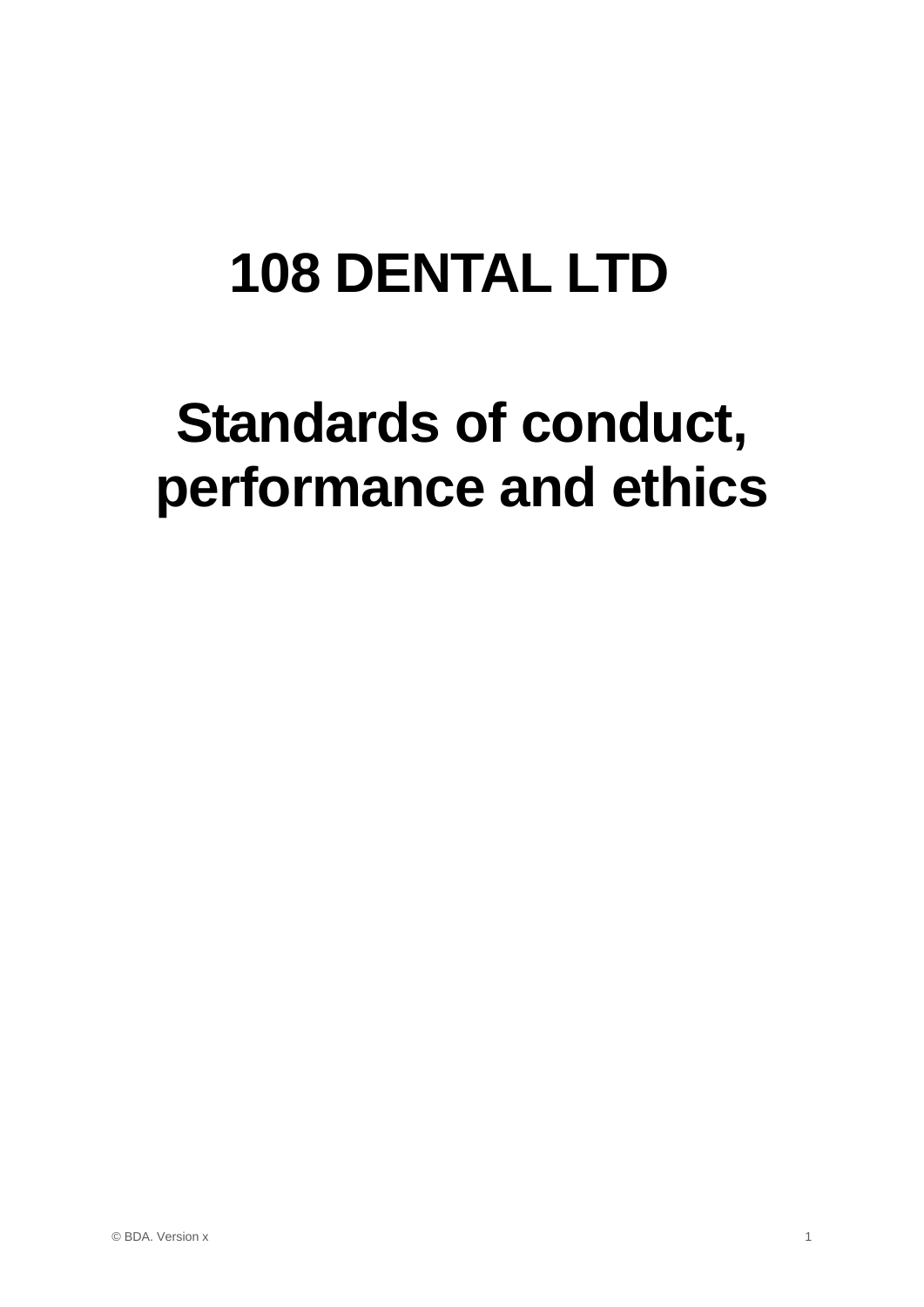As dental professionals, we work to the standards of conduct, performance and ethics required by the General Dental Council<sup>[1](#page-1-0)</sup>. This means that we

- 1. Put patients' interests first
- 2. Communicate effectively with patients
- 3. Obtain valid consent
- 4. Maintain and protect patients' information
- 5. Have a clear and effective complaints procedure
- 6. Work with colleagues in a way that is in patients' best interests
- 7. Maintain, develop and work within your professional knowledge and skills
- 8. Raise concerns if patients are at risk
- 9. Make sure your personal behaviour maintains patients' confidence in you and the dental profession

#### **1 Putting patients' interests first**

Patients expect

- To be listened to and have their preferences and concerns taken into account.
- To be treated as individuals and have their cultures and values respected.
- That all members of the dental team will be honest and act with integrity.
- That all aspects of their health and well-being will be considered and they will receive dental care that is appropriate for them.
- To be treated in a clean and safe environment.
- That reasonable adjustment will be made for any disabilities.
- That their interests will be put before financial gain and business need.
- Redress if they suffer harm during dental treatment.
- That their dental pain and anxiety will be managed appropriately.

# We will

- Listen to you.
- Treat you with dignity and respect at all times.
- Be honest and act with integrity.
- Take a holistic and preventative approach to your care which is appropriate to you.
- Treat you in a hygienic and safe environment.
- Treat you fairly, as individuals and without discrimination.
- Put your interests before our own or those of any colleague, business or organisation.
- Have appropriate arrangements in place for you to seek compensation if you suffer harm.
- Find out about laws and regulations that affect our work and follow them

<span id="page-1-0"></span><sup>&</sup>lt;sup>1</sup> General Dental Council, 37 Wimpole Street, London W1G 8DQ. Web: www.gdc-uk.org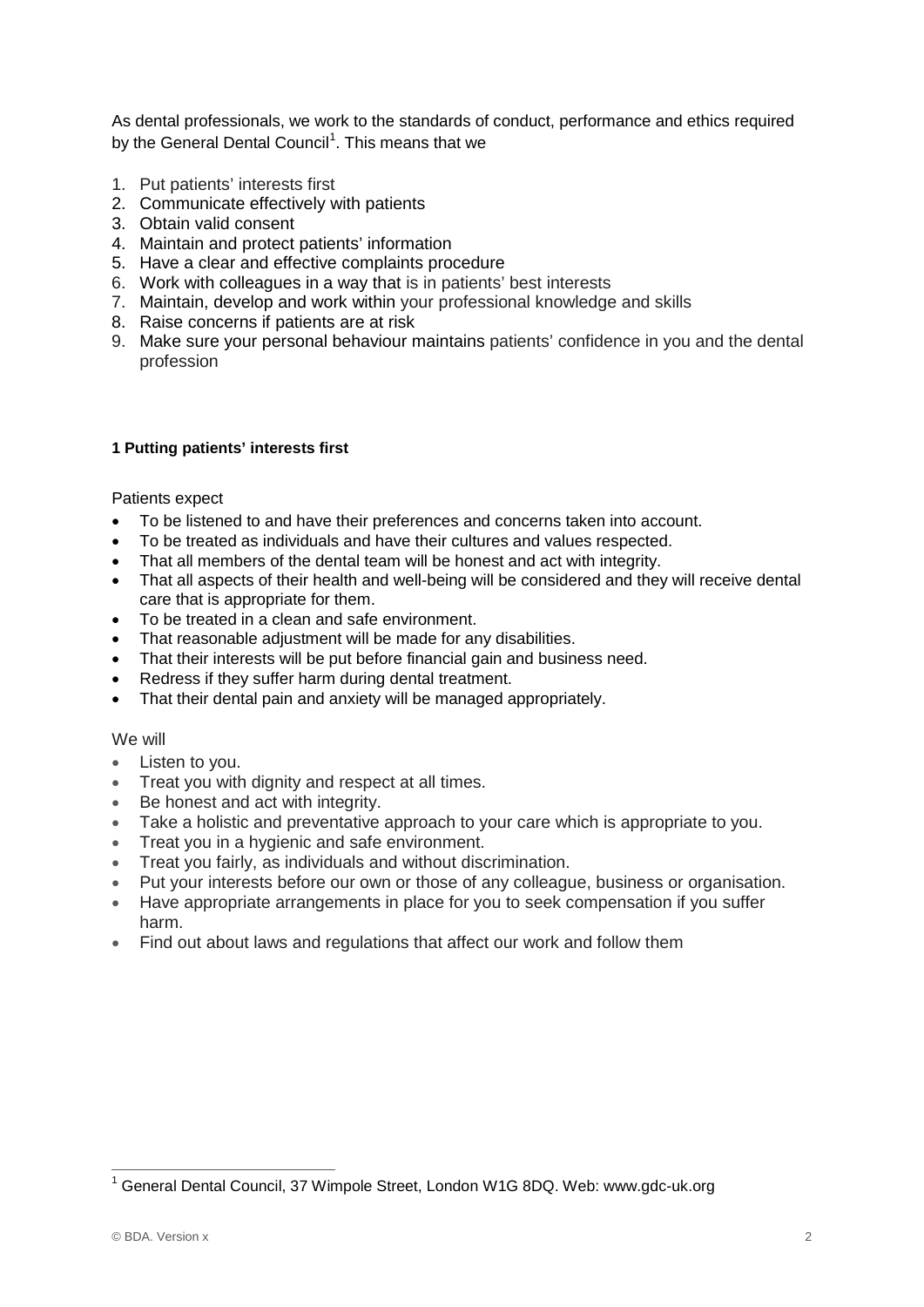# **2 Communicate effectively with patients**

Patients expect

- To receive full, clear and accurate information that they can understand, before, during and after treatment, so that they can make informed decisions in partnership with the people providing their care.
- A clear explanation of the treatment, possible outcomes and what they can expect.
- To know how much their treatment will cost before it starts, and to be told about any changes.
- Communication that they can understand.
- To know the names of those providing their care.

We will

- Communicate effectively with you listen to you, give you time to consider information and take your views and communication needs into account.
- Recognise and promote your rights to and responsibilities for making decisions about your health priorities and care.
- Give you the information you need, in a way you can understand, so that you can make informed decisions.
- Give you clear information about costs.

# **3 Obtain valid consent**

Patients expect to be asked for their consent to treatment before it starts.

We will

- Obtain valid consent before starting treatment, explaining all the relevant options and the possible costs.
- Make sure that you (or your representatives) understand the decisions you are being asked to make.
- Make sure that your consent remains valid at each stage of investigation or treatment.

#### **4 Maintain and protect patients' information**

Patients expect

- Their records to be up to date, complete, clear, accurate and legible.
- Their personal details to be kept confidential.
- To be able to access their dental records.
- Their records to be stored securely.

#### We will

- Make and keep contemporaneous, complete and accurate patient records.
- Protect the confidentiality of your information and only use it for the purpose for which it was given.
- Only release your information without your permission in exceptional circumstances.
- Ensure that you can have access to their records.
- Keep your information secure at all times, whether your records are held on paper or electronically.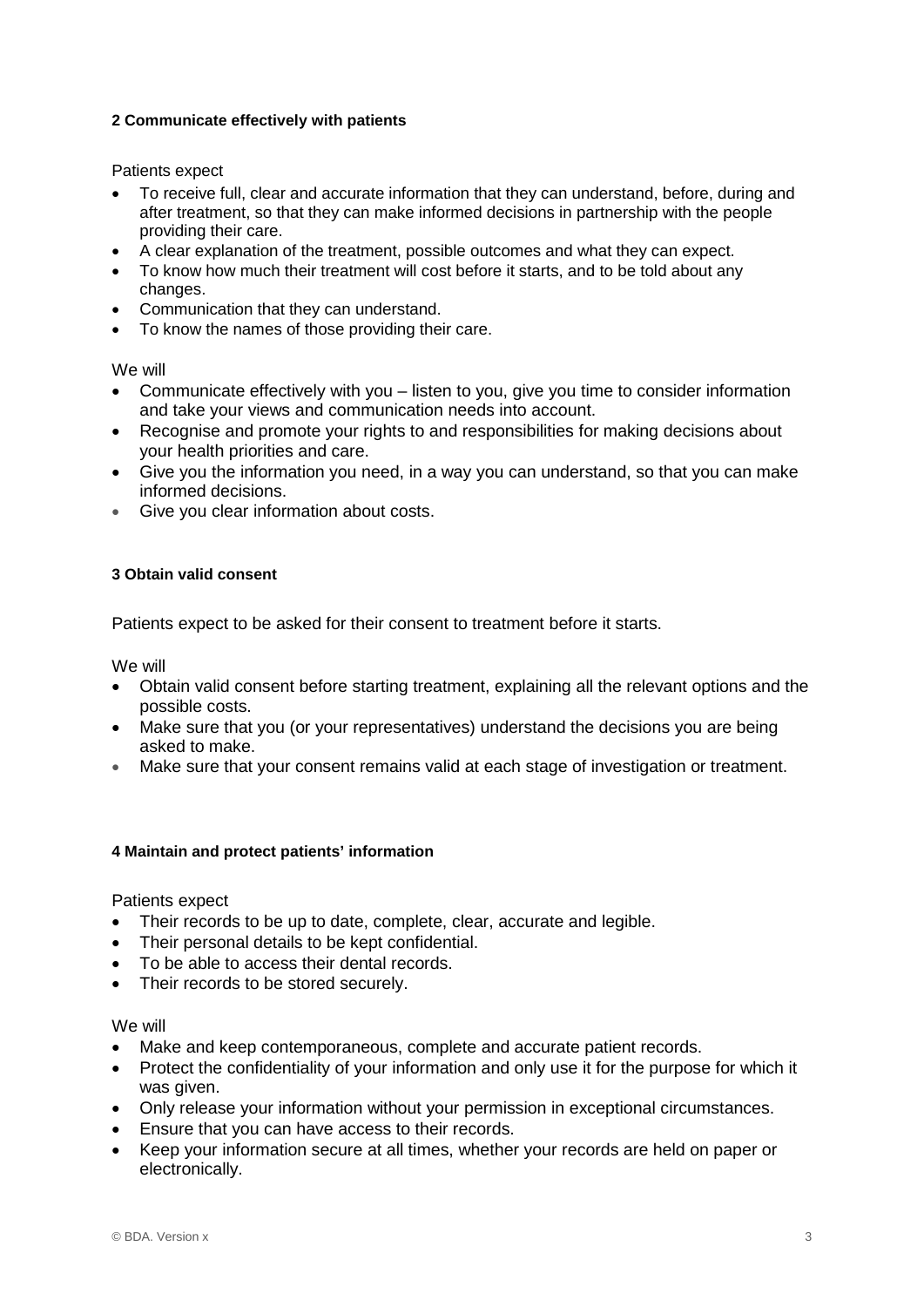# **5 Have a clear and effective complaints procedure**

Patients expect their concerns or complaints to be acknowledged, listened to and dealt with promptly.

We will

- Make sure that there is an effective complaints procedure readily available for you to use, and we will follow that procedure at all times.
- Respect your right to complain.
- Give you, if you complain a prompt and constructive response.

#### **6 Work with colleagues in a way that is in patients' best interests**

Patients expect:

- To be fully informed of the different roles of the dental professionals involved in their care.
- That members of the dental team will work effectively together.

We will

- Work effectively with our colleagues and contribute to good teamwork.
- Be appropriately supported when treating you.
- Delegate and refer appropriately and effectively.
- Only accept a referral or delegation if we are trained and competent to carry out the treatment and believe that what we are being asked to do is appropriate for you.
- Communicate clearly and effectively with other team members and colleagues in your interests.
- Demonstrate effective management and leadership skills for the teams that we manage.

#### **7 Maintain, develop and work within your professional knowledge and skills**

Patients expect:

- To receive good quality care.
- That all members of the dental team:
	- o are appropriately trained and qualified;
	- o keep their skills up to date;
	- o know their limits and refer patients as appropriate; and
	- o work within current laws and regulations.

We will

- Provide good quality care based on current evidence and authoritative guidance.
- Work within our knowledge, skills, professional competence and abilities.
- Update and develop our professional knowledge and skills throughout our working life.